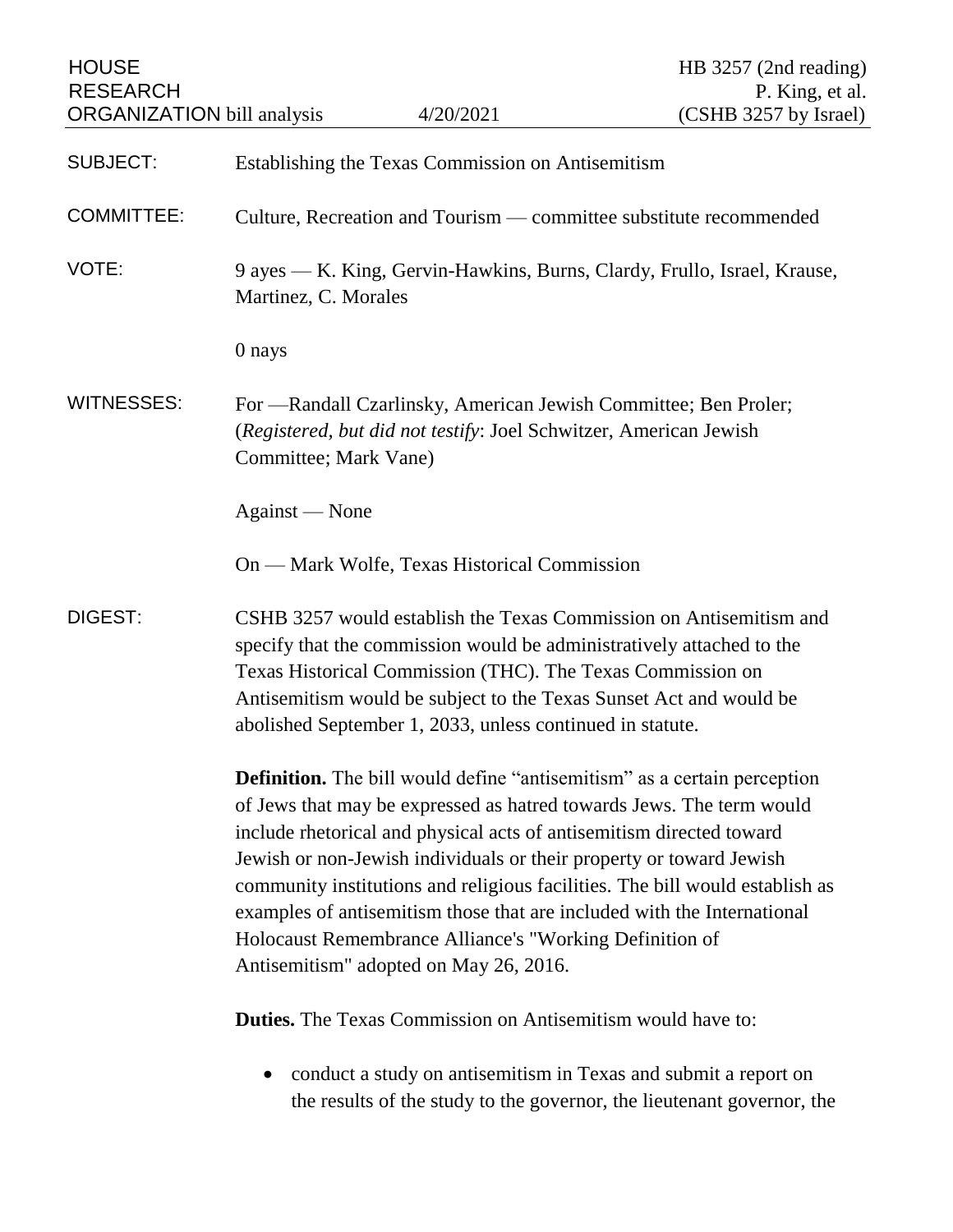## HB 3257 House Research Organization page 2

House speaker, and the Legislature no later than November 1 of each even-numbered year;

- provide advice and assistance to public and private primary and secondary schools and institutions of higher education in Texas regarding methods of combating antisemitism;
- meet with appropriate representatives of public and private organizations, including service organizations, to provide information on and to assist in planning, coordinating, or modifying antisemitism awareness programs; and
- solicit volunteers to participate in commemorative events designed to enhance public awareness of the fight against antisemitism.

The commission would have to adopt rules as necessary for its own procedures.

**Composition.** The commission would be composed of nine members appointed by the governor. Commission members would have to be residents of Texas, and the commission would have to include members who demonstrated a significant interest in and were knowledgeable about issues in the Jewish community and antisemitism.

Commission members would serve staggered six-year terms with the terms of three members expiring February 1 of each odd-numbered year. As soon as practicable after the effective date of the bill, the governor would have to appoint members to the commission. The governor would have to provide for three of the members to serve terms expiring February 1, 2023, three of the members to serve terms expiring February 1, 2025, and three of the members to serve terms expiring February 1, 2027. Subsequent appointments would be for six-year terms.

A commission member would be eligible for reappointment to another term or part of a term, but could not serve more than two consecutive terms. A member would be considered to have served a term only if the member served two or more years of a term.

A commission member would not be entitled to compensation but would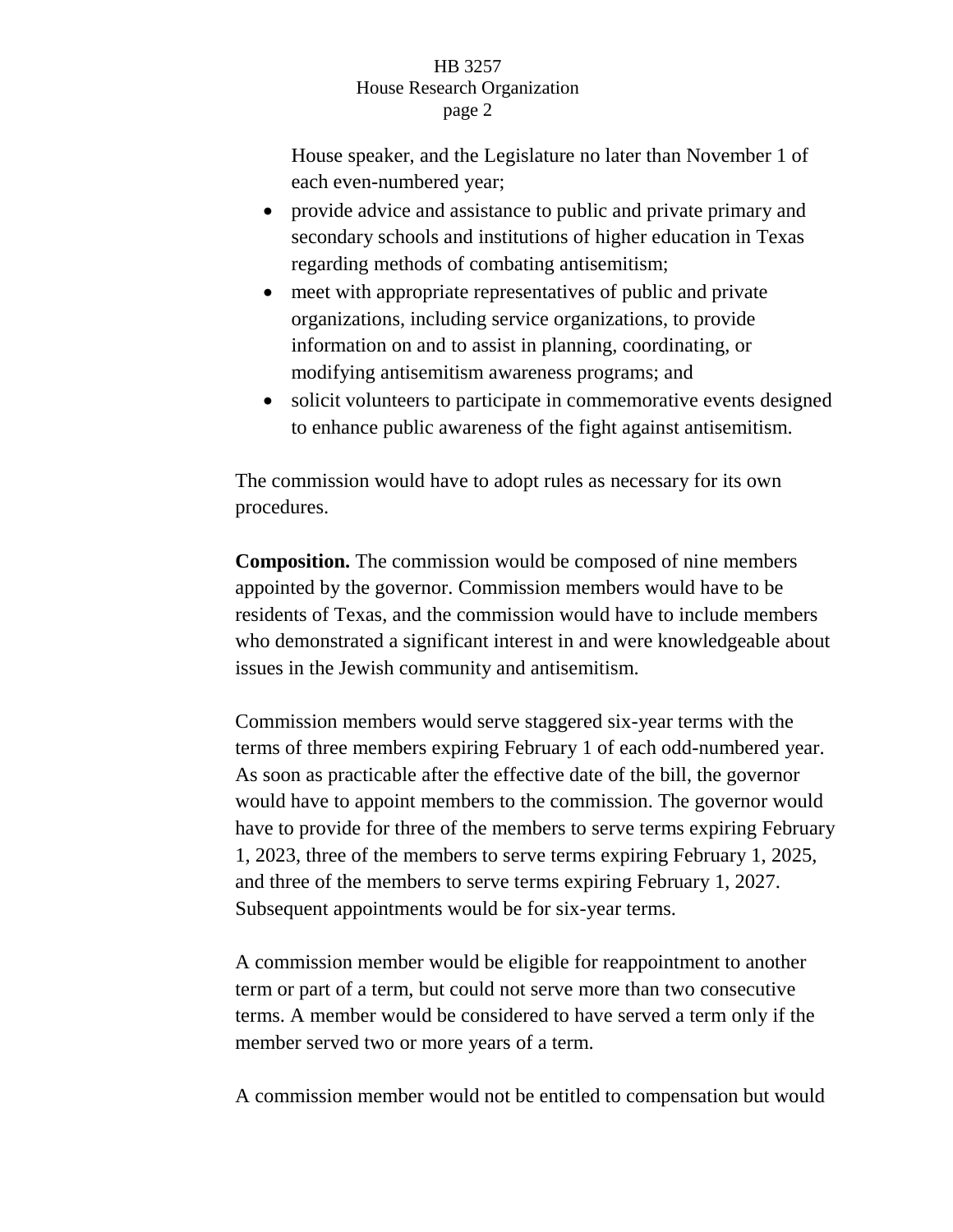## HB 3257 House Research Organization page 3

be entitled to reimbursement for travel expenses incurred while transacting commission business, as provided by the general appropriations act.

The governor would have to designate a presiding officer of the commission to serve in that capacity at the pleasure of the governor.

**Advisory status.** The commission would function only in an advisory capacity in implementing its powers and duties. Membership on the commission would not constitute a public office. Statutes concerning state agency advisory committees would not apply to the commission.

**Meetings.** The commission would have to meet at least quarterly in Texas as designated by the commission. Five voting members of the commission would constitute a quorum for transacting commission business.

The commission would have to develop and implement policies that provided the public with a reasonable opportunity to appear before the commission and speak on any issue under the commission's jurisdiction.

**Staff.** THC would have to provide one part-time employee to serve as the coordinator for the Texas Commission on Antisemitism to transact commission business.

THC could provide staff and support functions and activities of the Texas Commission on Antisemitism from money available to THC that could be used for this purpose. The Legislature could specifically appropriate money to THC to provide staff and to otherwise support functions and activities of the commission.

**Funding.** The commission could accept gifts, grants, and donations from a public or private source to use in performing its duties. The commission could participate in the establishment and operation of an affiliated nonprofit organization whose purpose was to raise funds for or provide other services or benefits to the commission.